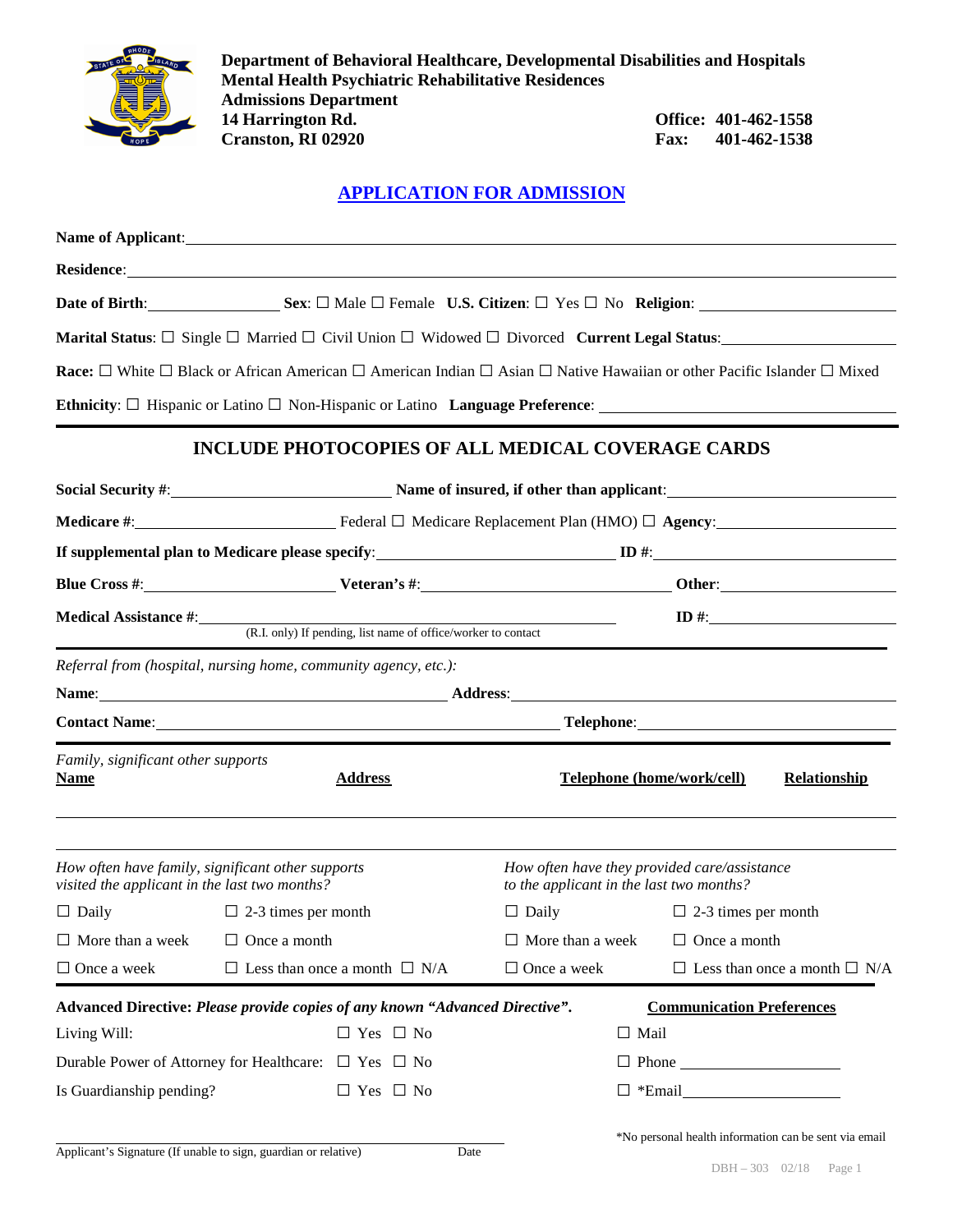MHPRRs are facilities that provide Long-Term Care; patients accepted for admission *must qualify for a group home level of care*. If / when clients no longer qualify for group home level services as determined by the treatment team, discharge to a less restrictive environment becomes mandatory under federal guidelines.

To be considered for placement in a MHPRR, an individual shall be eighteen (18) years or older and not under the jurisdiction of the Department of Children, Youth and Families, be diagnosed with a serious and persistent mental illness (i.e. meet the eligibility criteria for treatment in a Community Support Program), and demonstrate an inability to receive care and treatment in a less restrictive community setting by reason of his/her serious and persistent mental illness. Supporting documentation (i.e. treatment records) is required.

Identify which of the following priority placement criteria met by this client:

- (a) A history of being incarcerated, or institutionalized, or in a controlled environment of any kind, including, but not limited to, admission to: the Eleanor Slater Hospital, the Forensic Service at the Eleanor Slater Hospital, or the ACI ;
- (b) Exhibits dangerous behavior and/or has a history of violence that requires close supervision and a highly structured setting to ensure the safety of the individual and/or the community;
- (c) Requires assistance to complete daily living and self-care tasks;
- (d) A co-occurring physical health problem, developmental disability, and/or substance use disorder that requires more intensive treatment, monitoring, and support than can be provided in a less restrictive community setting;
- (e) Has received care and treatment pursuant to a Court Order for Outpatient Treatment and the individual's compliance with said order; and
- (f) The number of psychiatric hospitalizations in the past year. Number\_\_\_\_\_\_\_

Does the patient have a discharge goal after MHPRR?  $\Box$  Yes  $\Box$  No

If yes what is the goal:  $\Box$  Home alone  $\Box$  Assisted living

 $\square$  Home with family

 $\Box$  Other (Please specify):

If no discharge goal exists, please explain long-term goals for this patient 1-5 years from now:

Who is the primary mental health treatment provider currently?\_\_\_\_\_\_\_\_\_\_\_\_\_\_\_\_\_\_

#### **ALL INFORMATION MUST BE COMPLETE AND ACCURATE. PLEASE INCLUDE COPIES OF SUPPORTIVE**

**DOCUMENTATION**: *Physician progress notes, physician orders, nurses notes, consultations, therapists notes, etc.*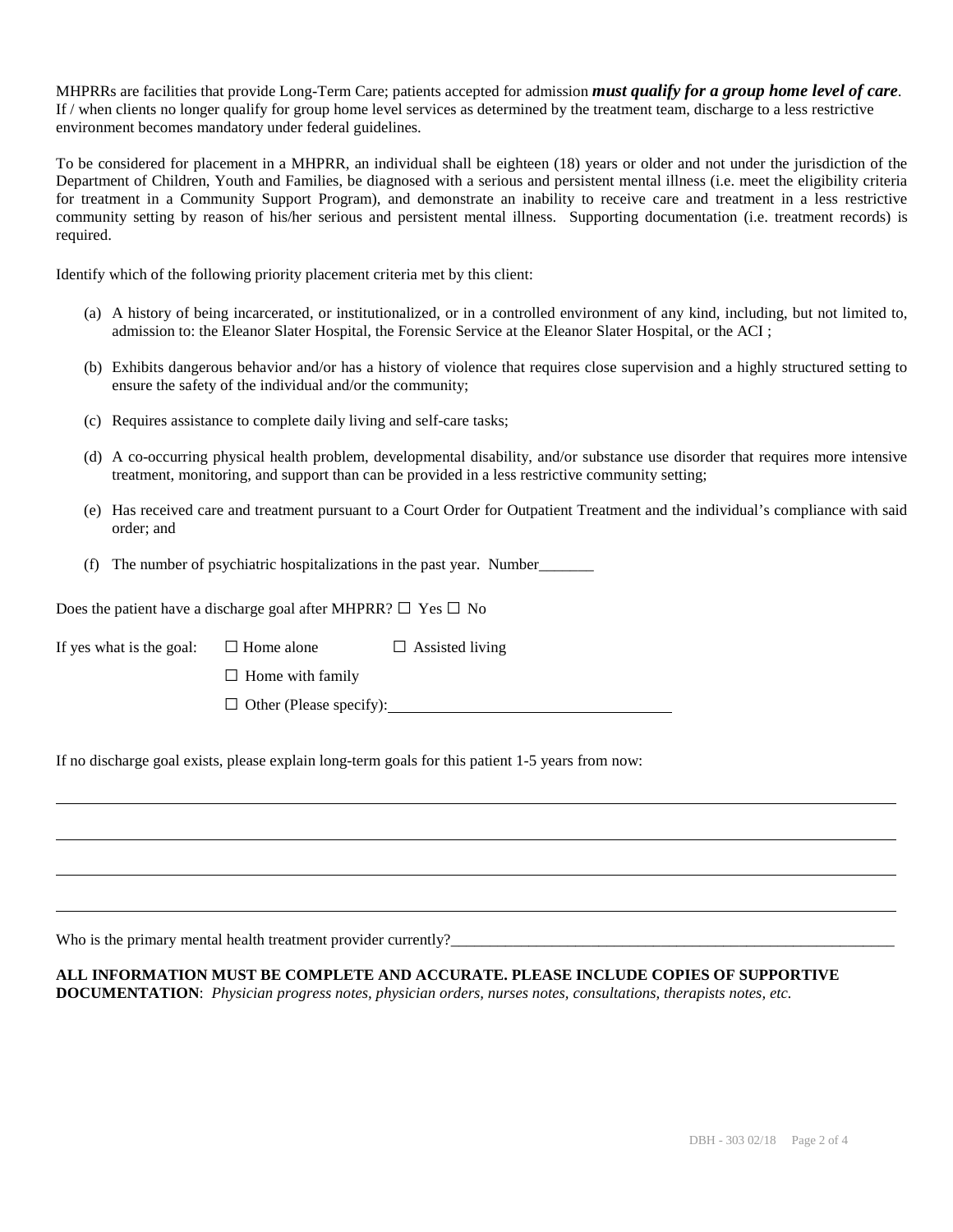# *To be completed by physician, nurse, or case manager* **– please check appropriate boxes.**

| <b>MEMORY</b>                                                                                                                                                                                                                        | <b>COMMUNICATION</b>                      | <b>BEHAVIOR</b>                                                                                                                                                                                                                    |  |  |
|--------------------------------------------------------------------------------------------------------------------------------------------------------------------------------------------------------------------------------------|-------------------------------------------|------------------------------------------------------------------------------------------------------------------------------------------------------------------------------------------------------------------------------------|--|--|
| $\Box$ Normal                                                                                                                                                                                                                        | $\Box$ Normal                             | $\Box$ No significant disorder                                                                                                                                                                                                     |  |  |
| $\Box$ Mildly impaired                                                                                                                                                                                                               | $\Box$ Language barrier                   | $\Box$ Appears depressed<br>$\Box$ Wanders<br>$\Box$ Noisy<br>$\Box$ Withdrawn                                                                                                                                                     |  |  |
| $\Box$ Moderately impaired                                                                                                                                                                                                           | $\Box$ Comprehends                        |                                                                                                                                                                                                                                    |  |  |
| $\Box$ Severely impaired                                                                                                                                                                                                             | $\Box$ Can relate needs                   |                                                                                                                                                                                                                                    |  |  |
|                                                                                                                                                                                                                                      | $\Box$ Aphasic/non-communicative          |                                                                                                                                                                                                                                    |  |  |
|                                                                                                                                                                                                                                      |                                           | $\Box$ Physically assaultive                                                                                                                                                                                                       |  |  |
| <b>SENSORY</b>                                                                                                                                                                                                                       |                                           | $\Box$ Verbally abusive                                                                                                                                                                                                            |  |  |
| $\Box$ Hearing impairment                                                                                                                                                                                                            |                                           | $\Box$ Intrusive                                                                                                                                                                                                                   |  |  |
| $\Box$ Vision Impairment                                                                                                                                                                                                             |                                           | $\Box$ Combative during care                                                                                                                                                                                                       |  |  |
|                                                                                                                                                                                                                                      |                                           | $\Box$ Sexually inappropriate                                                                                                                                                                                                      |  |  |
|                                                                                                                                                                                                                                      |                                           |                                                                                                                                                                                                                                    |  |  |
| <b>DSM</b> Diagnoses                                                                                                                                                                                                                 |                                           |                                                                                                                                                                                                                                    |  |  |
| I. <u>All and the same of the same of the same of the same of the same of the same of the same of the same of the same of the same of the same of the same of the same of the same of the same of the same of the same of the sa</u> |                                           | IV.                                                                                                                                                                                                                                |  |  |
|                                                                                                                                                                                                                                      |                                           | V. New York and the contract of the contract of the contract of the contract of the contract of the contract of the contract of the contract of the contract of the contract of the contract of the contract of the contract o     |  |  |
| $\text{III.}$ $\_\_\_\_\_\_\_\_\_$                                                                                                                                                                                                   |                                           |                                                                                                                                                                                                                                    |  |  |
|                                                                                                                                                                                                                                      |                                           |                                                                                                                                                                                                                                    |  |  |
| MEDICATIONS (Dose & Routine)                                                                                                                                                                                                         |                                           |                                                                                                                                                                                                                                    |  |  |
|                                                                                                                                                                                                                                      |                                           |                                                                                                                                                                                                                                    |  |  |
|                                                                                                                                                                                                                                      |                                           |                                                                                                                                                                                                                                    |  |  |
|                                                                                                                                                                                                                                      |                                           |                                                                                                                                                                                                                                    |  |  |
|                                                                                                                                                                                                                                      |                                           |                                                                                                                                                                                                                                    |  |  |
|                                                                                                                                                                                                                                      |                                           |                                                                                                                                                                                                                                    |  |  |
|                                                                                                                                                                                                                                      |                                           |                                                                                                                                                                                                                                    |  |  |
|                                                                                                                                                                                                                                      |                                           |                                                                                                                                                                                                                                    |  |  |
| <b>PROGNOSIS</b> $\Box$ Good $\Box$ Fair                                                                                                                                                                                             | $\Box$ Poor<br>$\Box$ Guarded             |                                                                                                                                                                                                                                    |  |  |
|                                                                                                                                                                                                                                      |                                           |                                                                                                                                                                                                                                    |  |  |
|                                                                                                                                                                                                                                      |                                           |                                                                                                                                                                                                                                    |  |  |
|                                                                                                                                                                                                                                      |                                           |                                                                                                                                                                                                                                    |  |  |
|                                                                                                                                                                                                                                      |                                           |                                                                                                                                                                                                                                    |  |  |
|                                                                                                                                                                                                                                      |                                           |                                                                                                                                                                                                                                    |  |  |
| PHYSICIAN VERIFICATION                                                                                                                                                                                                               |                                           |                                                                                                                                                                                                                                    |  |  |
|                                                                                                                                                                                                                                      |                                           | Name of Physician: <u>Physician</u> Print Physician Christ Christ Christ Christ Christ Christ Christ Christ Christ Christ Christ Christ Christ Christ Christ Christ Christ Christ Christ Christ Christ Christ Christ Christ Christ |  |  |
|                                                                                                                                                                                                                                      |                                           |                                                                                                                                                                                                                                    |  |  |
|                                                                                                                                                                                                                                      |                                           |                                                                                                                                                                                                                                    |  |  |
|                                                                                                                                                                                                                                      | Signature of Physician: Date: Date: Date: |                                                                                                                                                                                                                                    |  |  |